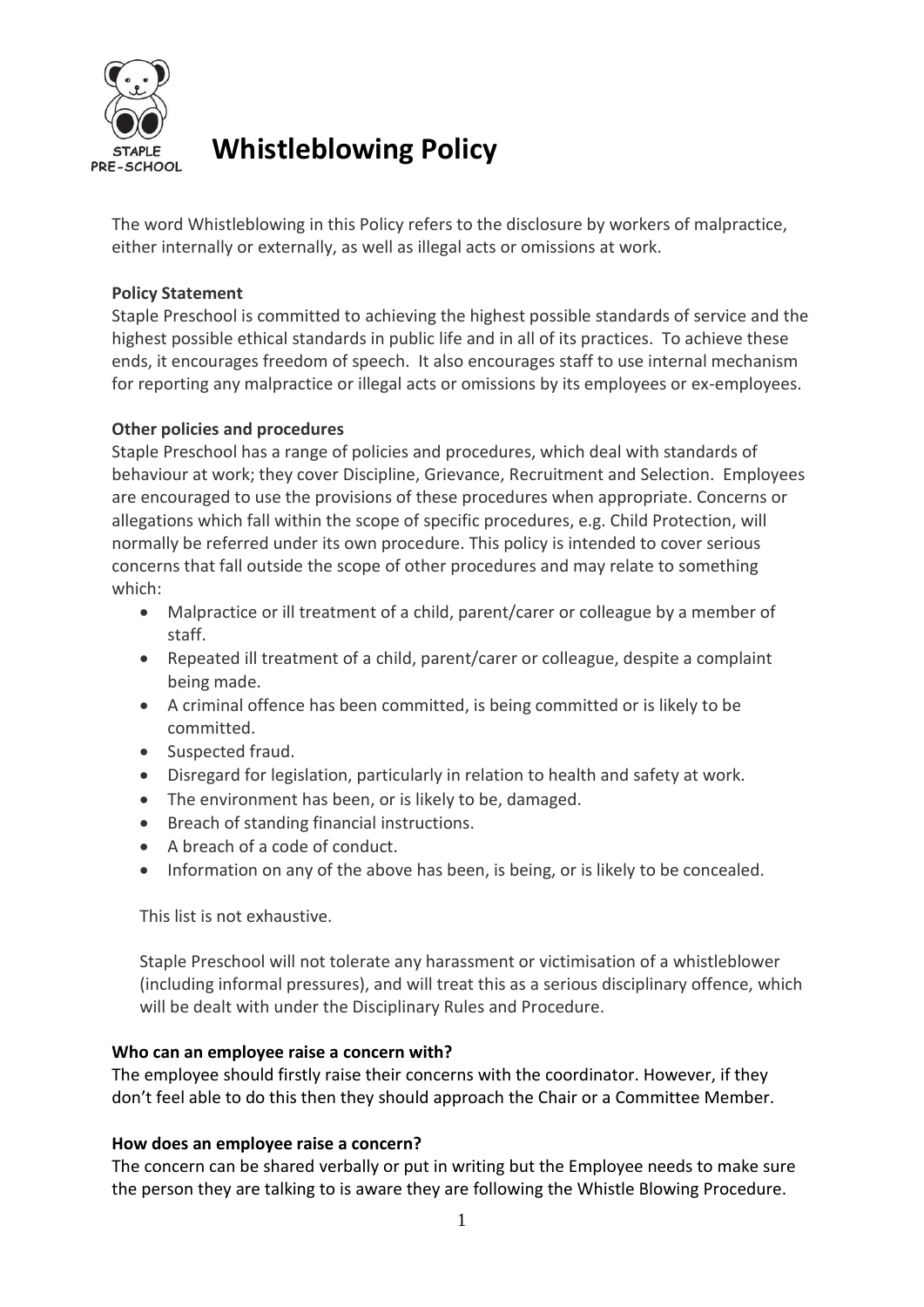## **How will the concern be dealt with?**

The person who receives the initial concern (part of the management team) will make initial enquiries to determine whether the concern raised needs further investigation. Such initial enquiries should be dealt with promptly, thoroughly, impartially and confidentially, in accordance with the Procedure. The management team will acknowledge the concern in writing, within 10 days, and give an indication of how the concern will/or has been dealt with. If it hasn't been dealt with then an indication of how long the procedure will take needs to be included.

## **Initial enquiries**

As part of the initial enquiries the member of the management team may meet with the employee to gather further information or clarify certain details. Employees are expected to co-operate fully with the investigation and disclose all relevant information. The member of the management team will record, in written format, all meetings. If other employees are able/willing to substantiate the concern they should also meet with the member of the management team dealing with the concern. If the management team believe other employees are aware, but don't feel able to come forward, then the management team should approach them and offer them opportunity to share their concerns.

## **Possible outcome of initial enquiries**

Depending on the nature of the concern, and the evidence found, possible outcomes include:

- Unable to investigate due to anonymous report and not enough information to proceed
- If the concern was shared but was inaccurate no further investigation would be carried out

• Where there is believed to be grounds for concern then further investigation will be carried out

# **Further investigations**

Dependant on the nature of the concern e.g. suspected fraud, theft, and serious malpractice etc., the management team may investigate further.

- The investigation may need to be carried out under the terms of strict confidentiality to:
	- Protect the employee(s) concerned
	- Avoid alerting anyone about whom a concern has been raised
	- by not informing the subject of the complaint until (or if) it becomes necessary to do so.
	- Avoid alerting other employees who may then warn the subject of the concern.
	- Record the information as the record may be used in a formal hearing, if it is a serious complaint.
	- Keep all records secure and confidential
- In certain cases, however, such as allegations of ill treatment of a child, parent/carer or a colleague, suspension from work may have to be considered immediately. Protection of children, parents/carers and colleagues is paramount in all cases.